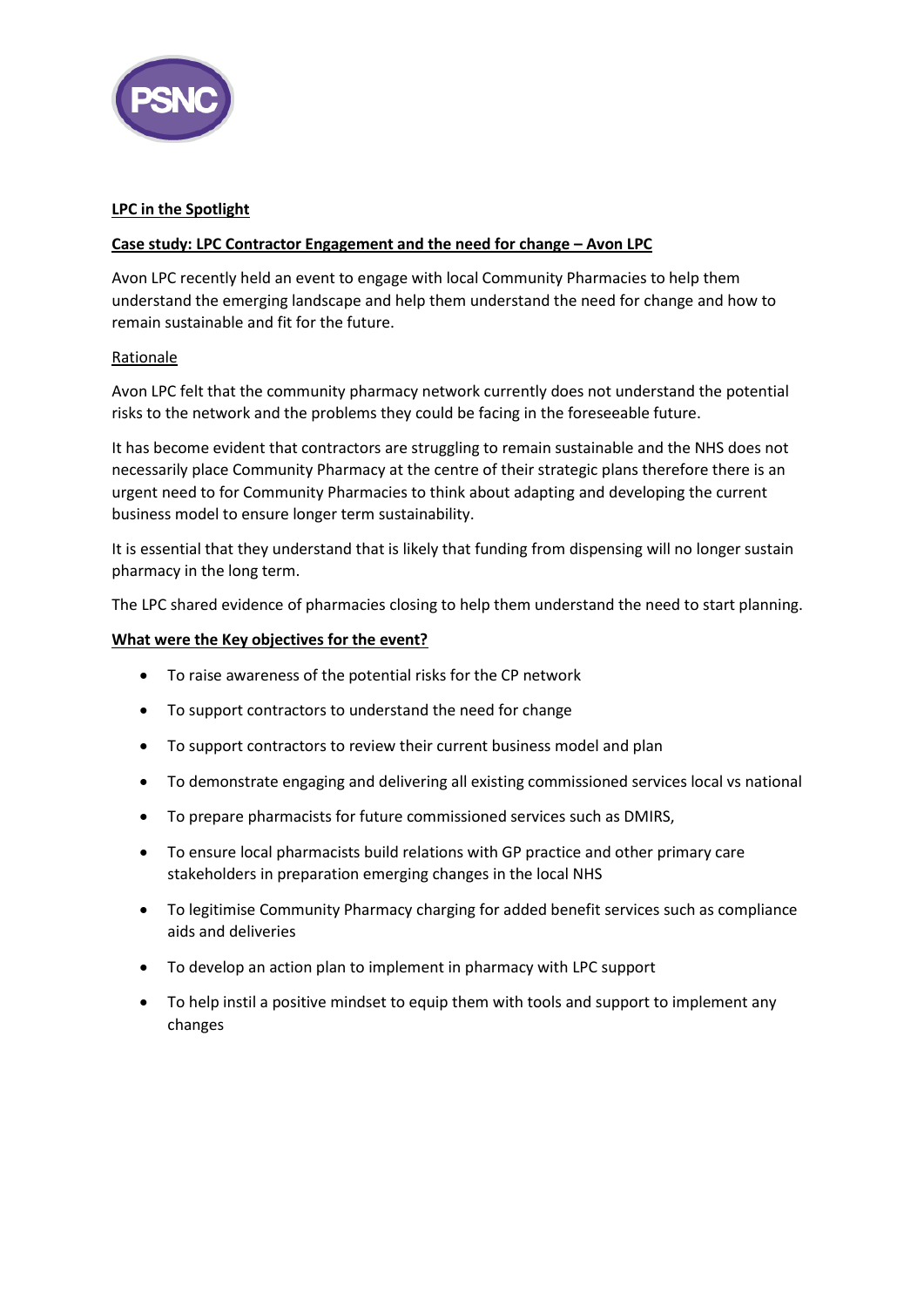

# **The session was facilitated with round table discussions to help contractors realise the risks by asking key questions such as;**

1.What % of Pharmacies may survive in 5 years' time? How many of you will remain?

2.What % of your time do you spend undertaking Pharmacist duties e.g. clinical assessment, delivering a service, counselling and advising patients on referral. Currently attendees estimated 10- 33% of the time is used for Pharmacist specific duties

3.How much time would you be using to undertake Pharmacist specific duties in the future. The attendees estimated 60-75% in the future, this highlighted the need to plan, review and implement key changes to be fit for the future.

### **The next session was helping them to understand the opportunities they currently have;**

1. Maximising delivery of advanced and local commissioned services

- 2. Developing good working relationships with the local GP Practice
- 3. Urgent care and engagement with DMIRS

4. Compliance aid guidance co-written with local CCG to ensure provision to patients that require a reasonable adjustment in line with the Equality Act

5. Charging for services such as compliance aids and deliveries

6. Alternative income sources such as travel vaccination provision to ensure contractors do not continue to rely on the NHS as the sole source of income

7. Discussing a diversified business

8. The need for contactors to work together in locality areas to build relationships and work collectively.

#### **Outcomes achieved to date**;

- 1. Action plans developed at the meeting with follow up meetings arranged
- 2. 2 x 1-hour sessions that were held in the evening to allow all contractors flexibility to attend
- 3. Evidence of Pharmacies talking to each other in local areas
- 4. The LPC took photos of the actions plan to further support implantation and follow up
- 5. Attendance from 100 attendees representing 50 Pharmacies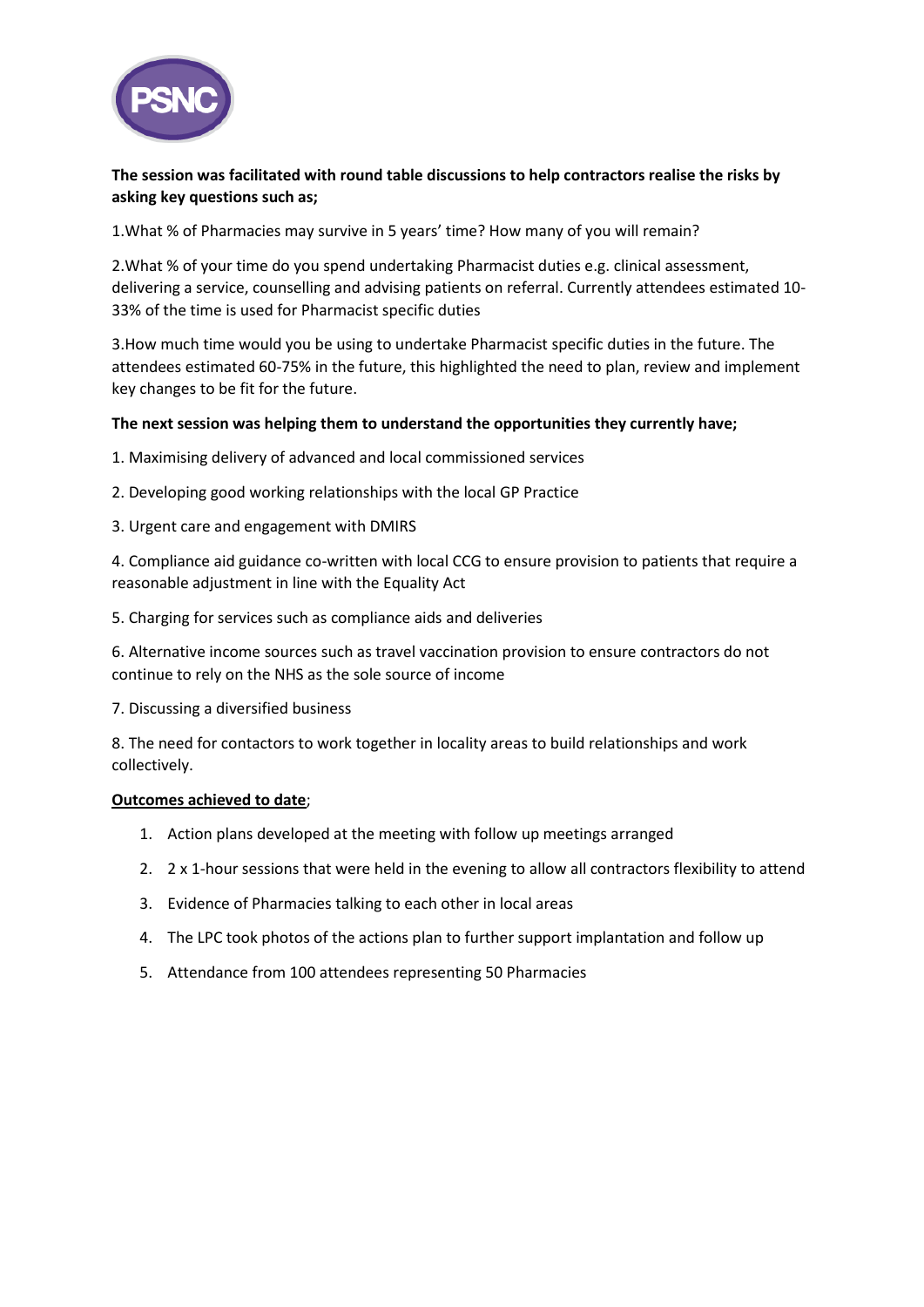

## **Feedback from contractors**

-Contractors were unaware of the potential risk to their future and have gained a better understanding of the need for change.

-They are now more aware of changes in the NHS and how it could affect them

-The session has prompted them to understand the importance of reviewing their business model and implement changes in the action plan

-They were grateful for the LPC for arranging this event and personally engaging with contractors through the follow up visits

Pharmacies have already started to work together

Some pharmacies have stopped providing free services and some are now even charging for them.

## **What are the next steps for your area?**

1.To follow up on actions plans with pharmacies through visits with the Pharmacy support manager

2.Hold further evening workshops to further explore different ways to manage change

3.To support contractors with how to carry out a disability assessment and how to make appropriate changes for that patient if its required

4.Supporting contractors with implementation of changes relating to the compliance aids and delivery services within their Pharmacies.

Overall, this initiative has demonstrated the need to engage with contractors and support them to understand and navigate the current changes, assess the potential risks and adapt their business model to ensure long term sustainability.

Thanks to Richard Brown from Avon LPC for providing his overview and insights for this area.

#### **Resources ( available in LPC Members Area)**

[NHS Long Term Plan contractor roadshow presentation](https://psnc.org.uk/wp-content/uploads/2019/04/NHS-Long-Term-Plan-contractor-roadshow-presentation.pptx)

[Action plan for pharmacy](https://psnc.org.uk/wp-content/uploads/2019/04/Action-plan-for-pharmacy.docx)

[Assessment form for use by pharmacies](https://psnc.org.uk/wp-content/uploads/2019/04/Assessment-form-for-use-by-pharmacies.doc)

[Assessment tool for compliance aids \(NHS North Bristol\)](https://psnc.org.uk/wp-content/uploads/2019/04/Assessment-tool-for-compliance-aids-NHS-North-Bristol.pdf)

[Managing compliance aid requests \(BNSGG\)](https://psnc.org.uk/wp-content/uploads/2019/04/Managing-compliance-aid-requests-BNSSG.pdf)

Pharmacy letter - [funding cuts April 2019](https://psnc.org.uk/wp-content/uploads/2019/04/Pharmacy-letter-Funding-cuts-April-2019.pdf)

[PSNC Briefing 060/17 Equality Act 2010 a quick reference guide](https://psnc.org.uk/contract-it/psnc-briefings-pharmacy-contract-and-it/psnc-briefing-06017-equality-act-2010-a-quick-reference-guide-august-2017/) (updated September 2017) This PSNC Briefing aims to confirm and clarify key aspects of our main guidance below.